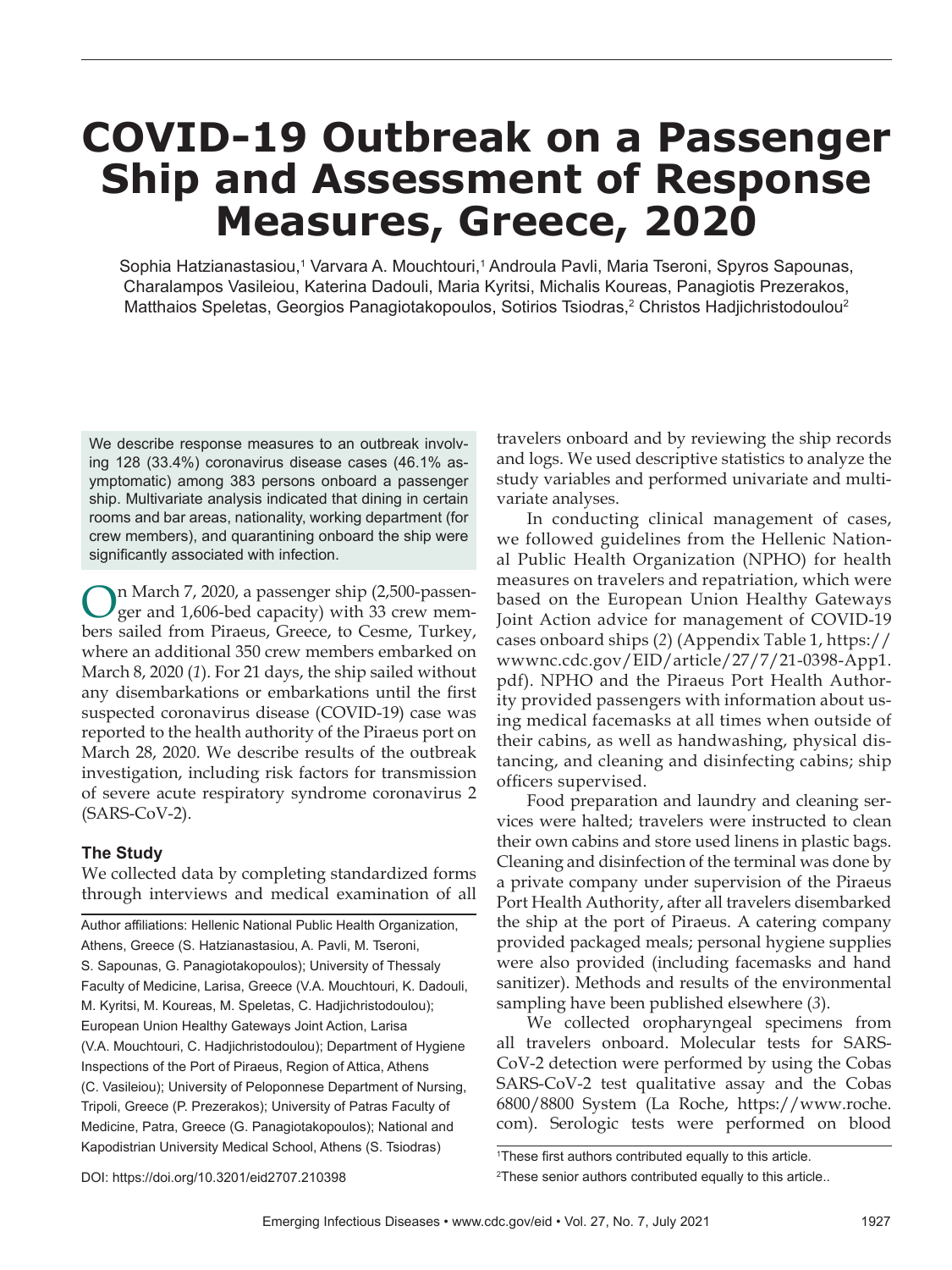#### **DISPATCHES**

specimens collected from 116 cases. Serum samples were initially tested with the Xiamen Boson Biotech (https://www.bosonbio.com) Rapid 2019-nCoV IgG/IgM Combo Test Card, a rapid lateral flow (immunochromatographic) test, and subsequently with the MAGLUMI800 chemiluminescence immunoassay (Snibe Diagnostic, https://www.snibe.com).

Our study was a public health response as part of activities of the Hellenic NPHO and local authorities (i.e., Piraeus Port Health Authority and Port Administration). Participants provided verbal informed consent for recording and processing of information during interviews, and written consent was obtained from participants for blood specimen analysis. All required ethics considerations were applied according to rules of the Hellenic NPHO and the Ministry of Health.

The first 3 symptomatic cases occurred on March 20 among travelers (passengers and crew) of different nationalities and working departments (hotel, dining room service, and housekeeping [cabin steward]). The peak of the outbreak occurred during March 30– April 1 (Figure). We conducted laboratory tests for SARS-CoV-2 and for antibodies during 3 follow-up examinations (Appendix Table 2).

Travelers who tested positive were isolated onboard (except the first case-patients, who were hospitalized, and 2 travelers who were isolated in hotels designated by the government of Greece for that purpose). All travelers onboard who tested negative were considered contacts and quarantined individually in quarantine facilities ashore (hotels designated by the government of Greece), except 36 crew members who tested negative but quarantined in separate decks and facilities onboard to ensure safe ship operation. We compiled characteristics of travelers,

hospitalizations, and quarantine measures (Appendix Table 2), symptom frequency (Appendix Table 3), and results of univariate analysis for testing risk factors (Appendix Table 4). No deaths occurred; 7 patients were hospitalized, including the first patient, who was intubated.

We conducted multivariate analysis, in the form of binary logistic regression, using SPSS 25.0 (IBM, https://www.ibm.com). For all analyses, we used a 5% significance level. Multivariate analysis results indicated that test-negative travelers quarantined at hotels had lower odds of SARS-CoV-2 infection than those who quarantined onboard the ship (odds ratio 0.07, 95% CI 0.01–0.58). Travelers of nationality A who worked in the entertainment department had higher odds of infection (odds ratio 3.54, 95% CI 1.03–12.16). Multivariate analysis indicated that dining in certain rooms and bar areas, nationality, working department (for crew members), and quarantine onboard the ship significantly associated with infection (Table).

## **Conclusions**

Our findings can be used in COVID-19 prevention and control preparedness plans for ports and ships. Ongoing transmission can occur onboard ships, affecting a large number of travelers, without any sign of symptoms for an extended period, especially in cases where most of the travelers are of young age. Assuming a serial interval number of 5 days and a reproduction number of 2.6, we could conclude that 1 infectious traveler embarked on the first or second day of the voyage, and 21 days later 120 travelers on board had been infected (*4*,*5*).

Active or passive surveillance for COVID-19 based on symptoms onboard ships alone cannot



**Figure.** Epidemic curve for symptomatic coronavirus disease case-patients, by date of symptom onset, during an outbreak on a passenger ship, Greece, March 20–April 18, 2020. A total of 65 case-patients had a known date of symptom onset.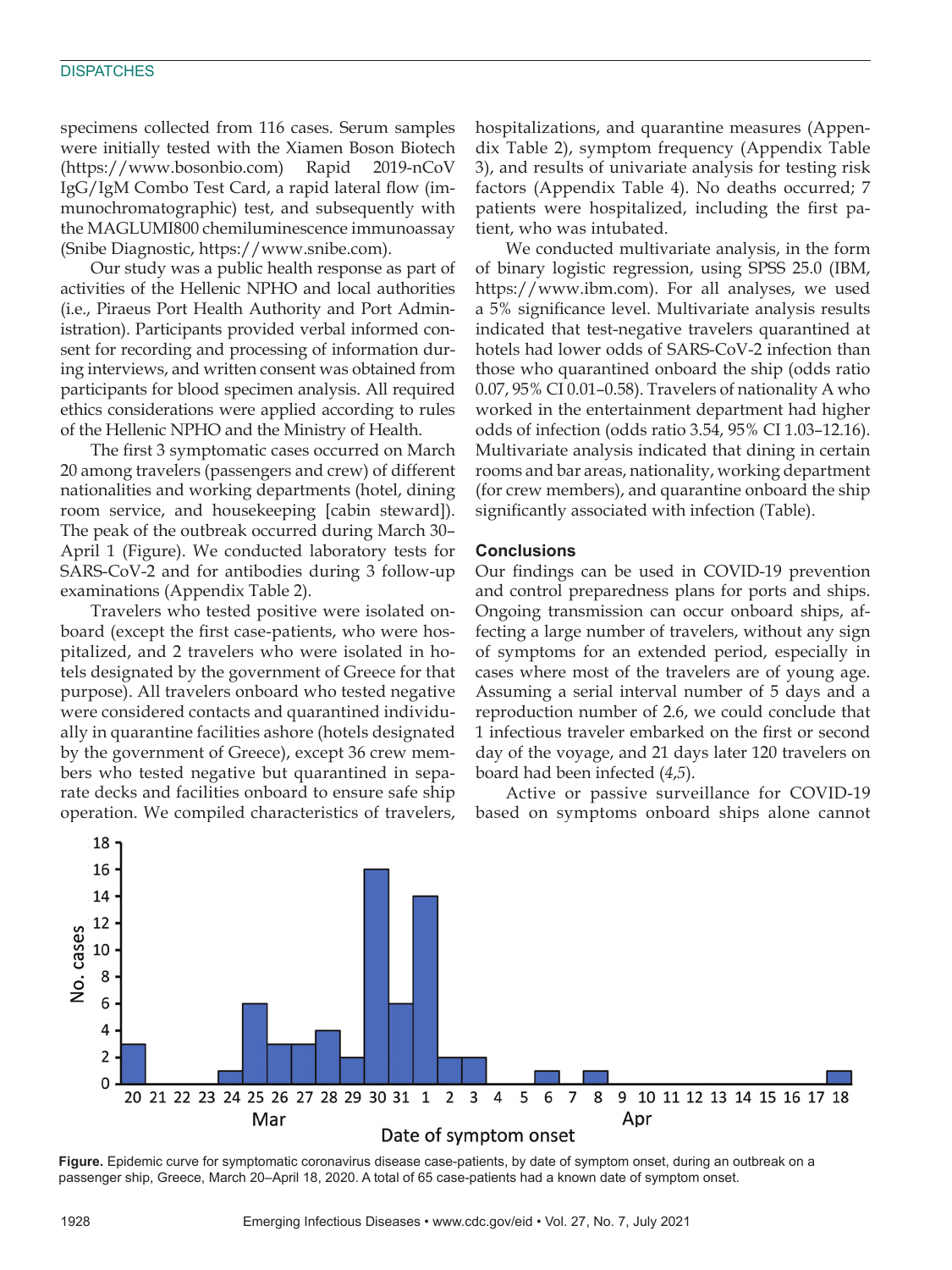|                    | Area of work (for crew members)                                     |                        |                      | Consuming meals and drinks in                                                                                                                                              |  |
|--------------------|---------------------------------------------------------------------|------------------------|----------------------|----------------------------------------------------------------------------------------------------------------------------------------------------------------------------|--|
| Factor             | Food and beverage                                                   | Housekeeping and hotel | Other <sup>+</sup>   | galley/dining area/bar A‡                                                                                                                                                  |  |
| Nationality        |                                                                     |                        |                      |                                                                                                                                                                            |  |
| A                  |                                                                     | Referent               |                      |                                                                                                                                                                            |  |
| в                  | $0.00(0.00 - 0.00)$                                                 | NA                     | NA                   | <b>NA</b>                                                                                                                                                                  |  |
| U                  | $1.20(0.51 - 2.81)$                                                 | $0.11(0.02 - 0.75)$    | $0.03(0.002 - 0.42)$ | $0.49(0.24 - 0.99)$                                                                                                                                                        |  |
|                    | $0.81(0.36 - 1.83)$                                                 | $0.23(0.05 - 1.14)$    | NA                   | $0.54(0.27-1.08)$                                                                                                                                                          |  |
|                    | $0.90(0.25 - 3.21)$                                                 | $0.96(0.10 - 9.27)$    | <b>NA</b>            | $0.94(0.32 - 2.78)$                                                                                                                                                        |  |
| Other <sup>+</sup> | $1.51(0.41 - 5.62)$                                                 | $1.02(0.14 - 7.20)$    | $0.22(0.02 - 2.98)$  | $1.52(0.59 - 3.91)$                                                                                                                                                        |  |
|                    | Consuming meals and drinks in galley/dining area/bar A <sup>+</sup> |                        |                      |                                                                                                                                                                            |  |
|                    | Referent                                                            | 2.71 (1.34–5.46)       | 4.44 (1.81-10.95)    | <b>NA</b>                                                                                                                                                                  |  |
|                    |                                                                     |                        |                      | *A total of 400 processes and constituted profits about a fluid on clience collection and traffice in Alberta Collection and trafficient controlled the constitution of DO |  |

**Table.** Multivariate analysis of risk factors for SARS-CoV-2 infection during an outbreak on a passenger ship, Greece, March 20–April 18, 2020\*

\*A total of 120 passengers and crew tested positive during the first specimen collection and testing. Values in bold type are statistically significant. SARS-CoV-2, severe acute respiratory syndrome coronavirus 2; NA, not applicable.

†Entertainment, security, shop, hospital, other.

‡Meals and beverages were prepared and served in galley and dining room and café-bar A (for travelers who embarked at Cesme port) and in galley and dining room and café-bar B (for travelers who embarked at Piraeus port).

be effective for early COVID-19 outbreak detection because only a small proportion of cases can be identified when the disease has already spread widely. Screening of incoming travelers and preboarding and regular routine laboratory testing can be implemented in addition to surveillance (*6*). We advise laboratory diagnostic testing of passengers and crew for SARS-CoV-2 within 72 hours before embarkation and a second test the day of embarkation. In addition, for crew members, we advise a 10-day quarantine period before starting work and regular testing of all crew members on board every 7 days. The preparedness plans of ships and ports should ensure laboratory capacity for diagnosis of all persons onboard once an outbreak has been identified and frequent and regular testing until negative results are obtained in accordance with port policies (*7*).

Because of the large proportion of travelers who tested positive in this outbreak, the relevant authorities decided that COVID-19 case-patients would be isolated onboard the ship, whereas travelers who tested negative would disembark and quarantine individually in hotels. Individual quarantine and isolation in separate facilities was effective in preventing further spread (*2*,*6*,*8*–*11*). These measures contributed to preventing intra-cabin transmission, which was documented in other COVID-19 outbreaks onboard passenger ships (*12*,*13*). Halting food preparation and service, housekeeping activities in cabins, and laundry service stopped transmission onboard. This outcome is contrary to the outbreak management approach taken onboard another cruise ship, where crew continued working duties while passengers and crew were isolated in their cabins, resulting in further COVID-19 spread (*11*). In our study, logistic regression statistical analysis showed that quarantining travelers in hotels was a protective factor against

SARS-CoV-2 infection compared with quarantining onboard the ship.

Crew members who worked in the entertainment department, were of a certain nationality, and consumed meals and drinks at specific dining and bar areas had a higher risk for infection. Dining areas and bars can be settings for COVID-19 transmission because of congregation of persons and because facemasks are not used while eating or drinking (*13*). Avoiding self-service, encouraging service of meals in cabins, staggering meal times, and reconfiguring dining room seating to ensure physical distancing are recommended to avoid possible transmission within ships' dining rooms (*2*,*11*,*14*).

A coordinated approach from a country's central government, in cooperation with local port authorities, is needed to define the maximum response capacities of each port and the maximum number of ships that can be allowed to call. This approach will help to avoid confining travelers on ships for quarantine and isolation and reduce the risk for spread onboard when outbreaks occur, in line with the World Health Organization's International Health Regulations, which are designed to prevent unnecessary interference with international traffic and trade (*7*).

#### **Acknowledgments**

We acknowledge the contribution of the Ministry of Health's COVID-19 Taskforce, the Ministry of Shipping and Island Policy, the Hellenic National Public Health Organization, the General Secretariat for Civil Protection; the National Center for Blood Donation in Athens, the Laboratory of Hygiene and Epidemiology of the University of Thessaly, the Department of Hygiene Inspections of the Port of Piraeus, Region of Attica, Athens, the custom authorities, and the Piraeus Port Authority. Moreover, we thank the ship medical doctor and all ship officers and crew members for their contribution.